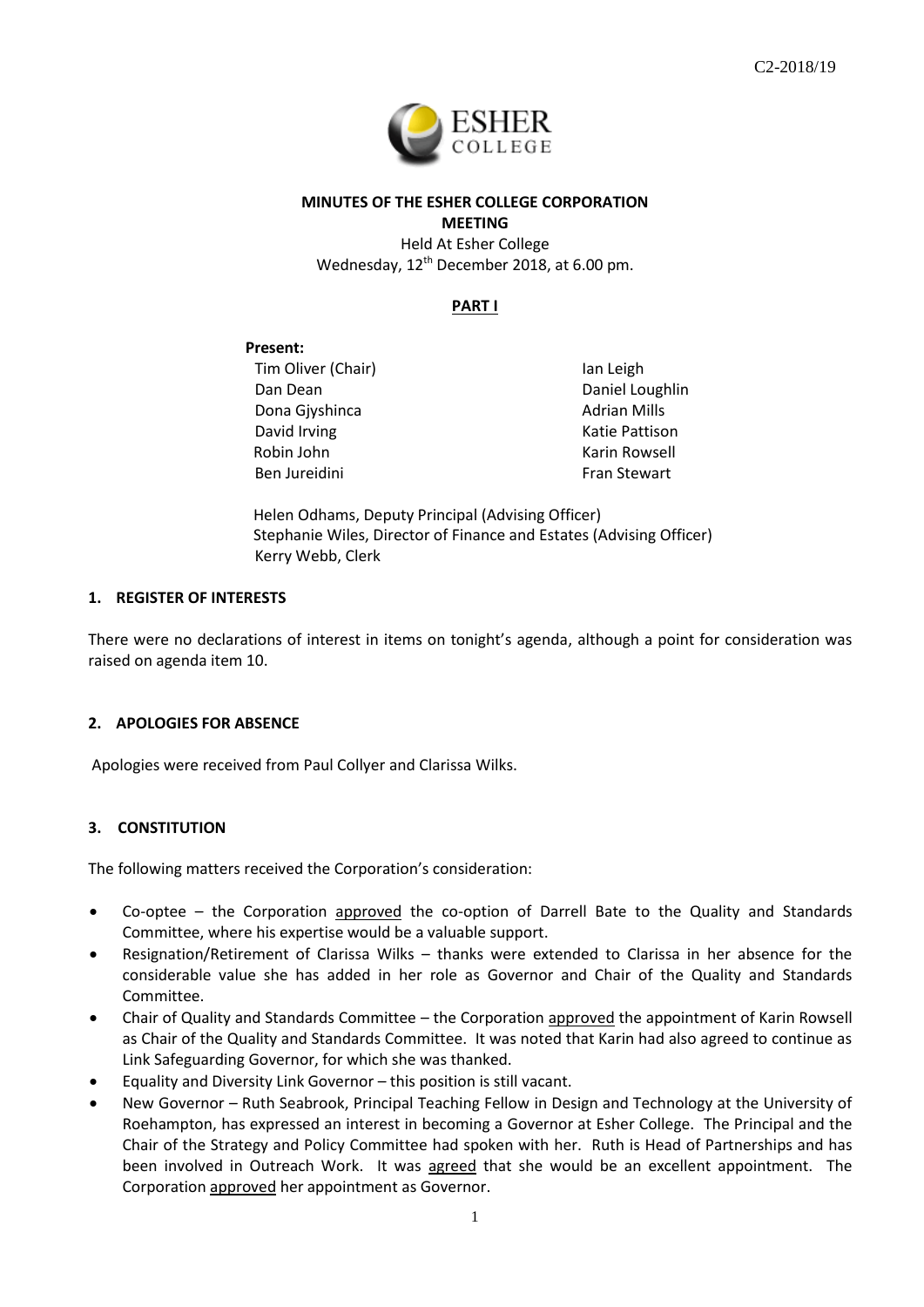### **4. MINUTES OF THE PREVIOUS MEETING (26 th September 2018)**

The minutes were approved and signed as a true record.

### **5. MATTERS ARISING**

**C1-001** Actions ongoing: The Deputy Principal reported that they are looking at grade progression at GCSE and this is in the QIP Action Plan. Progress will be reported back via the QIP.

**C1-002** Actions completed: the KCSIE and Prevent Awareness links had been sent to Governors.

**C1-003** Actions completed: The Assistant Principal had checked the terminology and "looked after children" was consistent with the KCSIE documentation updated in September 2018.

**C1-004** Actions completed: The Governors' SAR has been uploaded to the website.

The relationship between minimum grades and actual outcomes will be explored by the Quality and Standards Committee.

## **6. STRATEGIC OBJECTIVES FOR 2019-2022**

These Strategic Objectives form the basis of the College's Strategic Plan . This is a collaborative document; staff and the Student Union have been consulted and have provided feedback and the objectives have been revised accordingly. The Governors agreed that this is an over-arching document, with further detail included in the Strategic Plan and additionally the QIP cross-references back to it. The Strategic Plan also explains the relationship between the strategic objectives, the QIP (which sets operational targets to achieve the broader objectives) and the Risk Register. The Strategy and Policy Committee had agreed that the objectives should be considered separately to ensure consistency with the College SAR. It was noted that going forward this document should ideally be reviewed together with the Strategic Plan to provide context.

Q. Do we need to include a specific objective relating to safeguarding? It was agreed that safeguarding is more a compliance issue rather than a strategic objective.

Q. Do we need to include reference to equality and opportunities? This area is covered in the specific objectives set within the Strategic Plan.

The Strategic Objectives for 2019-2022 were approved.

#### **7. PRINCIPAL'S REPORT**

The Principal reported the following developments since this report had been written:

- There had been a slight increase in the College enrolment figures due to a late enrolment. The Principal wished to commend the Heads of Department on their flexibility in accommodating this late application.
- The number of students on the reserve list has increased.
- The College was driving participation in the multi-agency, SFCA-led "Raise the Rate Campaign", a petition to increase the current funding per pupil for 16-18 year olds. There had been good participation from students, staff and parents and the Principal would be sending a link to Governors if they wished to participate and share with friends and family.
- Surrey County Council will be recommending to the ESFA that the College's central allocation of funding for Higher Needs Students should be increased to more accurately reflect those on roll.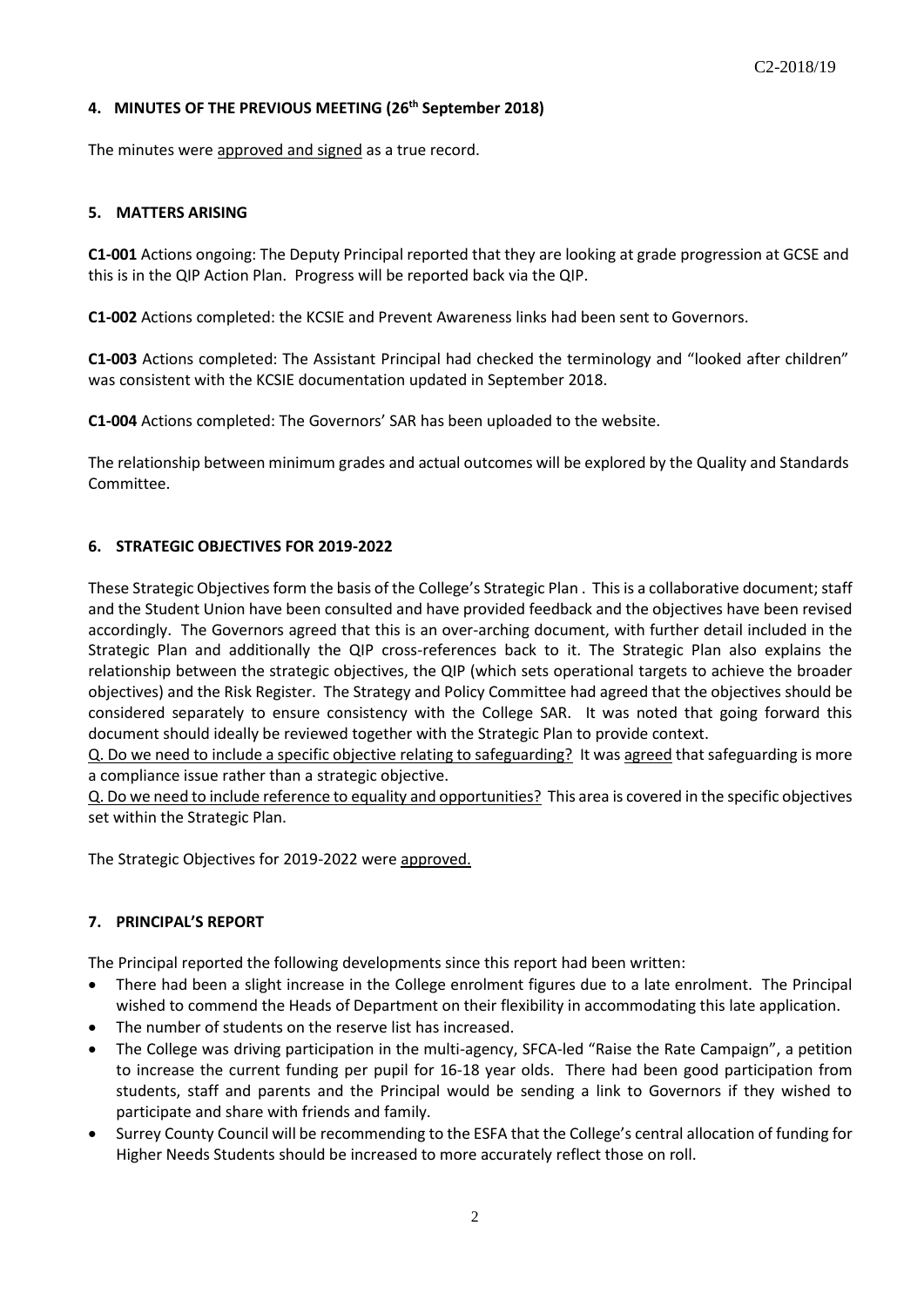• Extensive work has been undertaken to develop partnerships with various local authorities. Ed Davey has been a huge support to the College and has been excellent with the students in a Q&A session and a presentation. The College is working with two schools to develop partnerships. The appointment of the new Governor, who is a lecturer at the University of Roehampton, will further help strengthen partnerships with Higher Education Institutions.

Q. How about University lecturers coming into the College and undertaking guest teaching? This is not something we've previously done but it can be explored.

Q. Has there been consideration of the College becoming a "hub" for certain specialisms? We need to be careful not to single out one area. The strength of the college is the breadth of subjects and specialisms that we offer. The link developed with the University of Creative Arts will help to develop opportunities for students in creative industries. This is something different the College offers.

• The Director of Finance and Estates has submitted two CIF bids; one for upgrading the Fire Alarm system, the other for building associated with expansion. It is expected that we will hear if they have been successful by Easter. If the bid for the Fire Alarm system upgrade is successful, work could start in the May half term and is expected to take 12-14 weeks. The Director of Finance and Estates confirmed that the current fire alarm system would stay live during the work and be switched over to the upgraded system on completion.

**ACTION: Principal** to email link to Governors for "Raise the Rate Campaign".

#### **Student Union Report**

The Student Union President wished to draw attention to the following in the report:

- The Esher College Africa Trust (ECAT) is the chosen College charity and the goal of the Student Union has been to raise as much money as possible to effect as much change as possible. £2,500 will be donated this year from the Fresher's event.
- The Student Voice meetings have been useful for meeting and established good contact with 6.1s (firstyear Students). The Student Union is in the process of organising meetings with 6.1 Students in the new year to go through the results of the survey they had completed.
- The introduction of "Feel Good Fridays", playing music in the canteen on Fridays, has been well received.

The Governors thanked the Student Union President for his report and congratulated the Student Union on raising such a significant sum of money for charity.

#### **Finance Reports**

It was confirmed that the Finance Reports were reviewed in detail in the Finance and Estates Committee and Audit Committee. The Financial Reports were approved by the Corporation.

# **8. REPORT AND FINANCIAL STATEMENTS FOR 12 MONTHS ENDED 31ST JULY 2018 AND LETTER OF REPRESENTATION TOGETHER WITH AUDIT FINDINGS REPORT AND AUDIT COMMITTEE ANNUAL REPORT**

The Chair of the Finance and Estates Committee had nothing further to add other than to commend the Director of Finance and Estates and her team on their excellent financial management.

The Chair of the Audit Committee was unable to attend the meeting but had sent a summary email which was circulated to all Governors. In summary his comments were as follows:

• Letter of Representation – The letter is a standard format with no material Management self-identified issues or material audit issues raised during the financial year or post completion of the accounts. The External Audit team had commented that the College's financial management is good.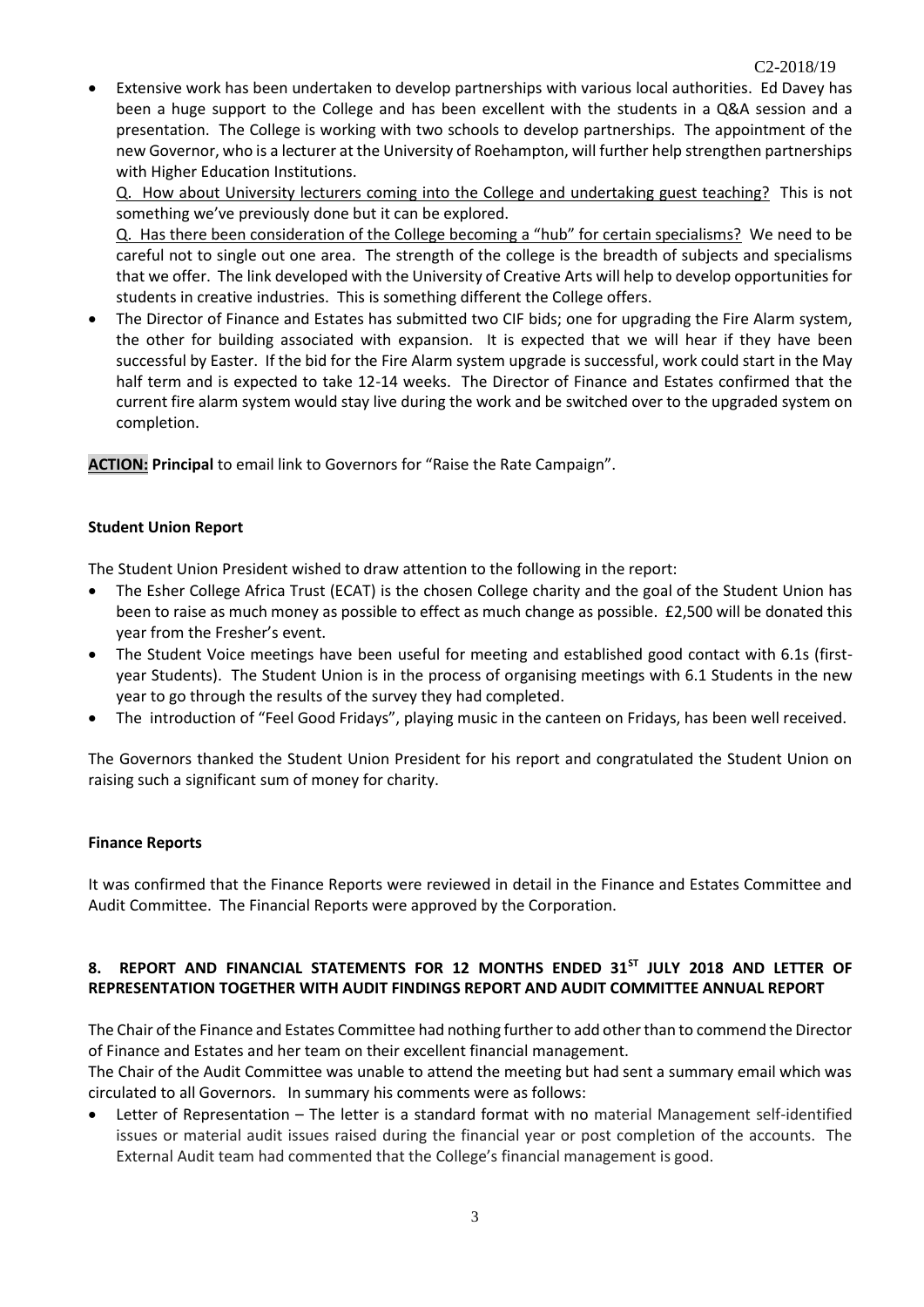• Tendering process – Two items were highlighted regarding the external tendering process and are reported within the minutes. It was agreed that any similar future situations would be escalated to protect both the Director of Finance and Estates and the College. Consideration was given during the Audit Committee meeting to varying the policy to give management additional operational discretion. This was left to the Principal and Director of Finance and Estates to consider and make a proposal if they feel it appropriate.

The Chair of the Audit Committee also wished to record his thanks to the Director of Finance and Estates and her team, noting that they support the Audit Committee conversations and take any challenges openly and very professionally. He noted that the Audit partner also highlighted the quality of the team.

The Letter of Representation was approved for signature.

The Report and Financial Statements for the year ended 31 July 2018, the Audit Findings Report and Audit Committee Annual report were also approved by the Corporation.

## **9. COLLEGE SELF-ASSESSMENT REPORT (SAR)**

The Deputy Principal explained that this document was primarily for the College but is also sent to Ofsted. She confirmed that the Quality and Standards Committee had recommended the College SAR and Quality Improvement Plan (QIP) for approval by the Corporation subject to a few minor amendments/questions, detailed within the Quality and Standards Committee minutes.

Q. How are we focussing on ensuring that we achieve enrolment targets? There is a substantial amount of work being undertaken. The Principal confirmed that the presentation to the Corporation in July will update governors on the marketing and admissions plans.

The Deputy Principal concluded by reporting that the Quality and Standards Committee had discussed potentially reformatting the SAR going forward. It was agreed that a substantial amount of work has gone into it and it was a lengthy document, therefore an executive summary at the beginning would be a useful start in any proposed revised format for 2019-20.

The Deputy Principal confirmed that the Quality and Standards Committee had recommended the Quality Improvement Plan 2018-19 to the Corporation for approval, subject to agreed amendments. She summarised these agreed amendments. As an overall point, the Quality and Standards Committee had suggested that the total number of targets should be reviewed to see if it was possible to manage them into higher-level strategic areas. This would be looked at as part of the overall review being undertaken of College quality systems in addition to a review when the new Inspection Framework is issued.

The College SAR and QIP for 18-19 were approved.

#### **10. ACADEMY CONVERSION REVIEW**

The Chair of the Corporation introduced the topic referring to an email he had sent and to advise that Governors should review the minutes of the Committee meetings to understand the context of why this was now back on the agenda. A briefing paper "Academy Conversion in a changing context" was also included with the agenda papers which had been prepared by the Principal and Director of Finance.

It was summarised that when this topic was previously reviewed it was concluded that unless there was strong justification for converting the status quo should be kept. Previously the upside of potential VAT savings was balanced against the potential downside of accelerating any decisions about the sale of the College's land and the loss of Sixth Form College status.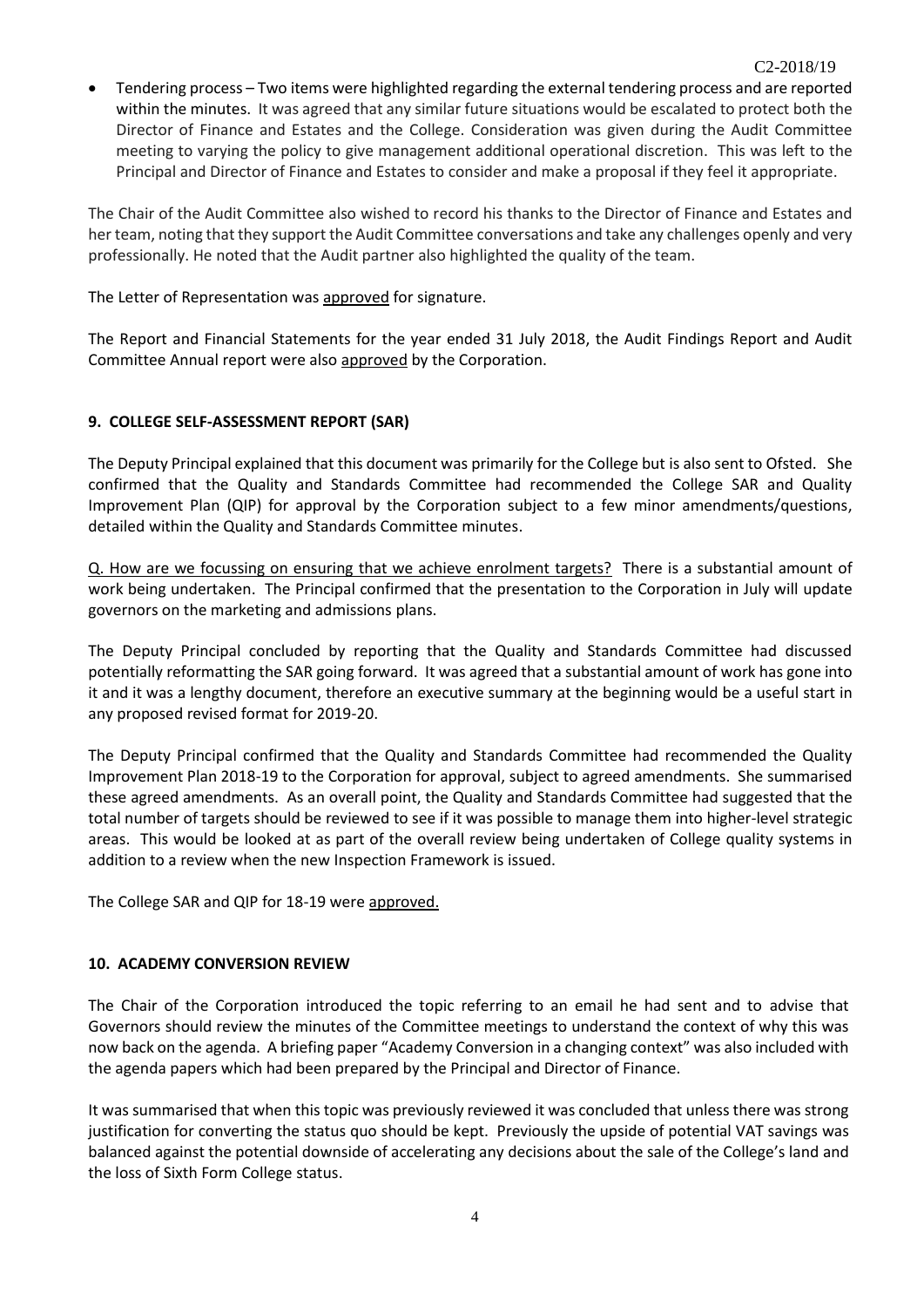The following was noted:

- As an appointee of Surrey County Council and now it's elected leader, if the College were to become an academy this would impact upon the role of the current Chair as a Member and this would need to be considered.
- Discussions and decisions should focus on what has changed since we last considered conversion. The Department for Education's decision to award the Teachers Pay Grant to 16-19 academies but not sixth form colleges means that the College will be worse off in relative terms.
- The College needs to consider its financial health position relative to SFCs which have converted
- It is unclear what the Department for Education's long-term position is and whether they will continue to award the Teachers pay grant to 16-19 academies. It is also clear that it will take an increase in the funding rate to solve the longer-term financial crisis.

Q. Do the projected salary costs for 2019-20 include the increase in employer Teachers Pension contributions? The Director of Finance and Estates confirmed that the projections do allow for an increase in the rate but as the actual percentage has only recently been confirmed she needed to check whether the specific rate was included.

Q. If the funding rate was to be increased what would be the likely impact? Would it mitigate the extra salary costs? The campaign is driving for an extra £760 per pupil funding on top of the current £4000. The outcome of the campaign would most likely be known during the Summer.

Q. Would the format be a single academy or multi-academy trust? It would be single.

It was agreed that:

- As we are potentially looking to convert to an academy from September 2019, any decision would need to be made by the end of January 2019.
- A special Finance and Estates Committee meeting should convene in early January to review the financial figures. Depending on the outcome of the Committee's discussions, a Special Corporation meeting should be convened for late January.

**ACTION: Director of Finance and Estates** to review financial forecasts to ensure they are based on the most up-to-date information available, specifically regarding employer Teachers' Pension contribution rates.

**ACTION: Clerk** to co-ordinate and circulate dates for Special Finance and Estates Committee meeting and proposed Special Corporation meeting.

#### **11. REPORT BACK FROM COMMITTEES**

**Audit** – the accounts were discussed at item 8, above. The Head of the Audit Committee (via email) noted that the Audit committee had previously considered GDPR as an area of heightened risk and had provisionally planned to commission a review as processes and controls should now be bedded down. However, for a number of reasons, this may not be appropriate this year. The Corporation may wish to review an alternate risk area and the Corporation's suggestions would be welcomed. The alternative would be to decide not to commission any additional assurance this year. The Chair of the Audit Committee requested that a formal decision be made by Corporation as to how they will proceed. As no immediate ideas were forthcoming, additional assurance will not be commissioned until next academic year.

**Finance and Estates** – see item 7, above. The Chair of Finance and Estates congratulated the Director of Finance and Estates on submitting the CIF bids. He commented that the current budget and cash flows were healthy. The forecasts for 2019-20 and onwards have contributed to the need to revisit converting to an academy.

**Quality and Standards** – the Committee approved the College's Common Inspection Framework (CIF) Action Priorities for 2018-19.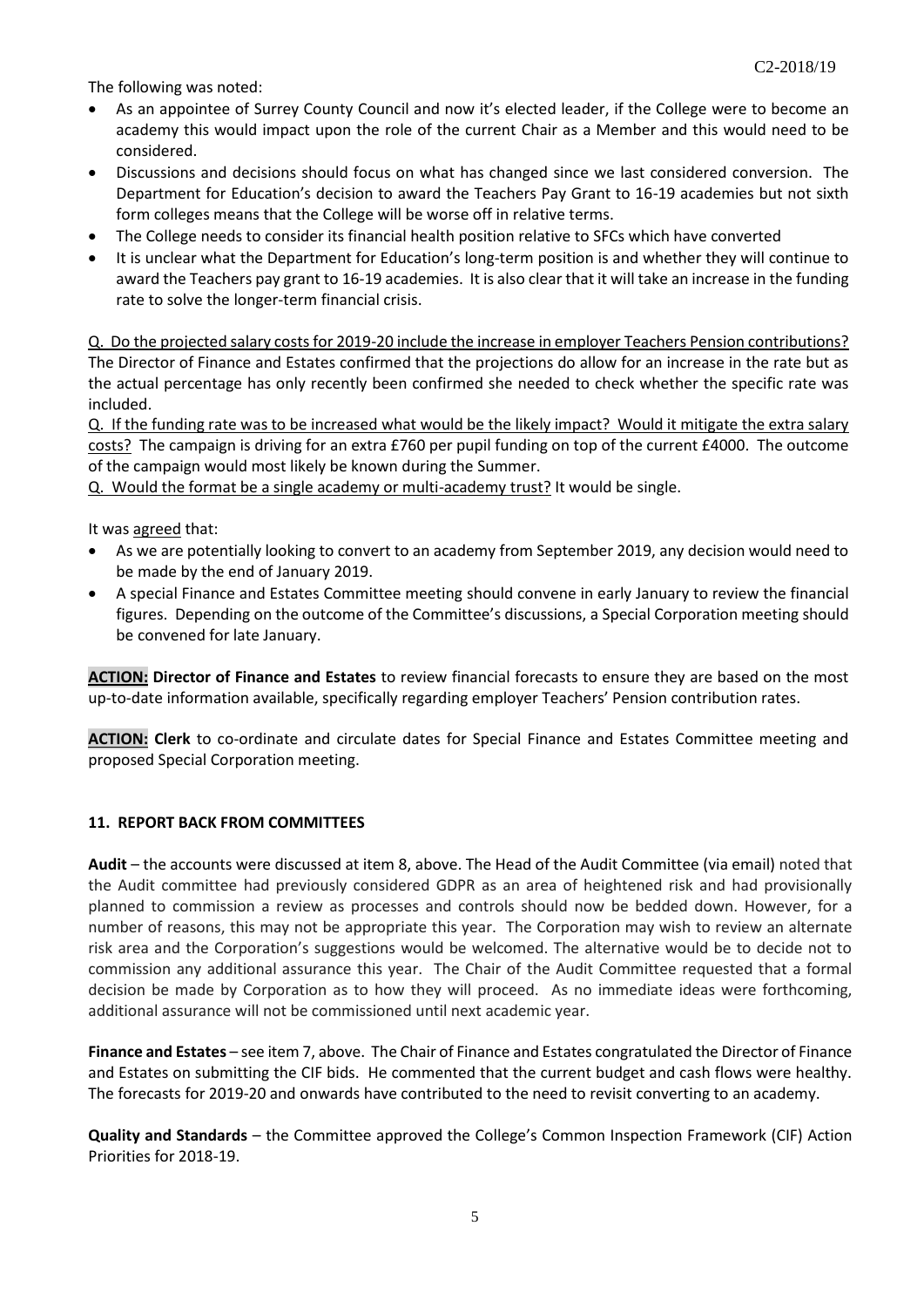**Strategy and Policy** – The strategic plan update had been reviewed in detail with specific focus on admissions and enrolment. The Committee recommended the Staff Probationary Policy for approval.

#### **12. TERMS OF REFERENCE FOR AUDIT, FINANCE AND ESTATES, QUALITY AND STANDARDS, REMUNERATION, STRATEGY AND POLICY AND SPECIAL COMMITTEE**

It was noted that all Committee TORs should be reviewed for consistency to ensure that non-Corporation Members can be co-opted onto Committees. Amendments to be made if necessary. Specifically, for the Quality and Standards Committee TOR, Clause 3 to be deleted and a note be made to review the TOR once the new Inspection Framework is issued, with specific reference to areas of responsibility.

All Committee Terms of Reference were approved subject to the above amendments. **ACTION: Clerk** to co-ordinate with **Deputy Clerk** to ensure consistency within Committee TORs.

#### **13. STAFF PROBATIONARY POLICY**

It was noted that, in some sections, the current wording focuses on probationary periods for newly appointed staff rather than internally promoted staff. The differing implications for new and promoted staff should be explicitly detailed in the policy.

The policy was approved with the proviso that this distinction be made clearer and the document revised.

**ACTION: Strategy and Policy Committee** to review the Staff Probationary Policy as per the review schedule.

#### **14. REVIEW OF CORPORATION RE-STRUCTURE AND THE EFFECTIVENESS OF CORPORATE GOVERNANCE**

It was agreed that the change to the structure, summarised as a slightly smaller board and four committees rather than five, has been very successful and was working very well.

#### **15. LINK GOVERNOR REPORTS**

The Link Governor for Safeguarding reported that she had engaged in two meetings with staff at the College since the last Corporation meeting.

- She wished to draw Governors' attention to page 19 of the Audit Findings Report, regarding trustees' responsibilities in relation to safeguarding. She had met with the Assistant Principal, Safeguarding Lead to go through the policy implementation and the TOR for the Safeguarding Link Role in light of the new KCSIE published in September 2018. They have reviewed and updated these and they will be taking these to the Strategy and Policy Committee. They have also drawn up a timetable of key review areas to focus on to ensure safeguarding at the College is robust.
- This year the focus has been Safer Recruitment. Several meetings have been held with the HR Manager to go through processes. A review of the recruitment process (from a safeguarding perspective) from first placement of a job vacancy advertisement right through to appointment and induction has been undertaken.
- The Single Central Register has been scrutinised and a sample of employee files have been reviewed and tracked to ensure that Safer Recruitment procedures have been followed. This is in line with what an Ofsted Inspector would be expected to do on a visit. It was also noted that robust procedures are in place for third party personnel e.g. agency staff.
- The Link Governor concluded that this oversight of safeguarding is a very important role and responsibility of the Governors. The Governors can be comforted by her evaluation of very good, robust processes in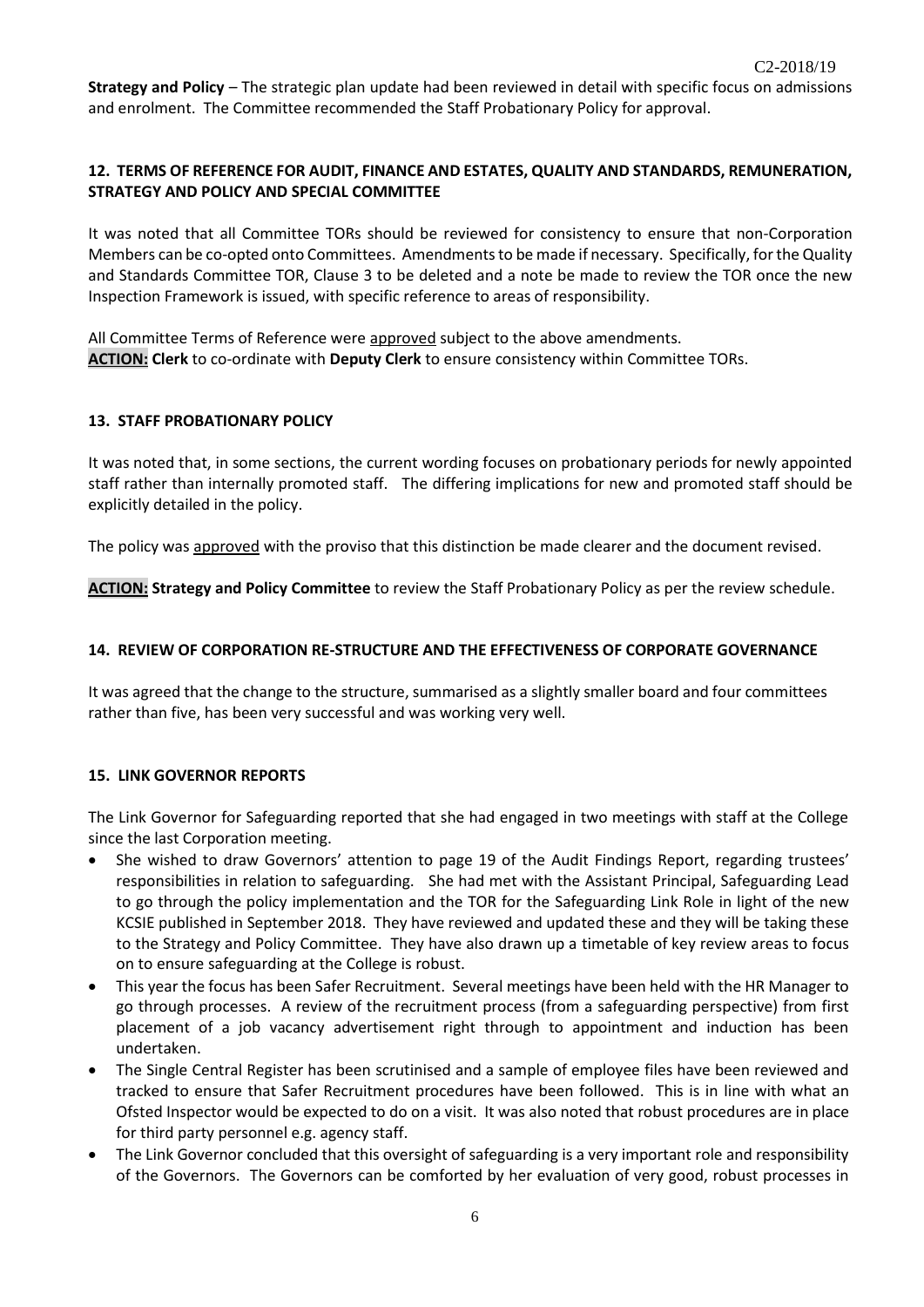place. She wished to commend the Assistant Principal, Safeguarding Lead and his team on the good work they have been doing.

The Principal thanked her for her support and time. He noted that during the process there were some suggestions she had made for improving processes further and these have been implemented to ensure the College follows best practice procedures.

#### **16. GOVERNOR ATTENDANCE AT COLLEGE**

It was agreed that either data relating to this agenda item should be included within the agenda meeting papers or this should be removed as a standing item.

**ACTION: Chair of Corporation and Principal** to agree whether this remains as a standing agenda item.

#### **17. ANY OTHER BUSINESS**

There was none.

## **18. DATE OF NEXT MEETING –** *TBC*

# *The meeting closed at 7.50 pm. Attendance was 86.67% (13 out of 15 members)*

Signed………………………………………

Date………………………………………...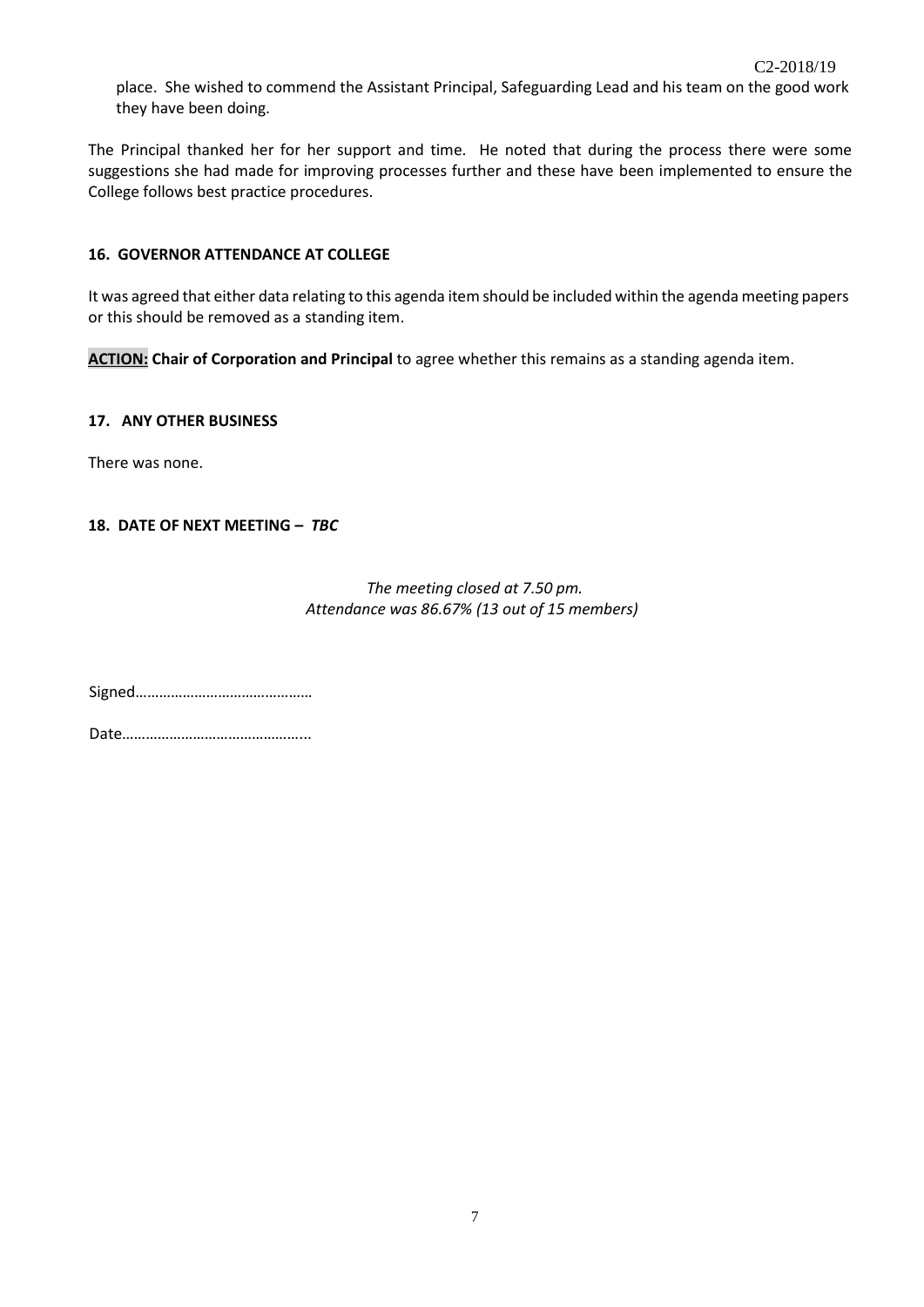7

#### **SUMMARY OF ACTIONS**

 $\blacksquare$ 

| $C2-001$            | Item 7: Principal's Report<br>Principal to email link to Governors for "Raise the Rate Campaign".                                                              |
|---------------------|----------------------------------------------------------------------------------------------------------------------------------------------------------------|
|                     |                                                                                                                                                                |
| $C2-002$            | Item 10: Academy Conversion Review                                                                                                                             |
|                     | Director of Finance and Estates to review financial forecasts to ensure they are<br>based on the most up-to-date information available, specifically regarding |
|                     | employer Teachers' Pension contribution rates.                                                                                                                 |
| $C2-003$            | Item 10. Academy Conversion Review                                                                                                                             |
|                     | <b>Clerk</b> to co-ordinate and circulate dates for Special Finance and Estates Committee                                                                      |
|                     | meeting and proposed Special Corporation meeting.                                                                                                              |
| $C2-004$            | Item 12. Terms of Reference for Committees                                                                                                                     |
|                     | <b>Clerk</b> to co-ordinate with <b>Deputy Clerk</b> to ensure consistency within Committee<br>TOR <sub>S</sub>                                                |
|                     |                                                                                                                                                                |
| C <sub>2</sub> -005 | Item 13. Staff Probationary Policy                                                                                                                             |
|                     | Strategy and Policy Committee to review the Staff Probationary Policy as per the<br>review schedule.                                                           |
|                     |                                                                                                                                                                |
| $C2-006$            | Item 16. Governor Attendance at College                                                                                                                        |
|                     | Chair of Corporation and Principal to agree whether this remains as a standing                                                                                 |
|                     | agenda item.                                                                                                                                                   |

# **SUMMARY OF GOVERNOR CHALLENGE [C] / SUPPORT [S]**

| C/S       | <b>Item</b> | <b>Topic</b>                                                           |
|-----------|-------------|------------------------------------------------------------------------|
| S         | 3           | Constitution:                                                          |
|           |             | Governors supported the appointment of a new Governor, who it was felt |
|           |             | would bring a range of skills and experience to the Corporation.       |
| C/S       | 5           | <b>Matters Arising:</b>                                                |
|           |             | Governors' challenged the process for monitoring Students progress and |
|           |             | specifically their achievement versus Minimum Grades.                  |
| S         | 7           | Principal's Report - Student Union Report:                             |
|           |             | The Governors congratulated the Student Union on raising a significant |
|           |             | amount of money for their chosen charity.                              |
| S         | 8           | <b>Financial Reports and Audit Reports:</b>                            |
|           |             | The Governors commended the Director of Finance and Estates and her    |
|           |             | team on their strong financial management and clean audit.             |
| $\subset$ | 9           | <b>College SAR</b>                                                     |
|           |             | Governors sought to identify what steps are in place to ensure that    |
|           |             | admissions, enrolment and marketing are reviewed.                      |